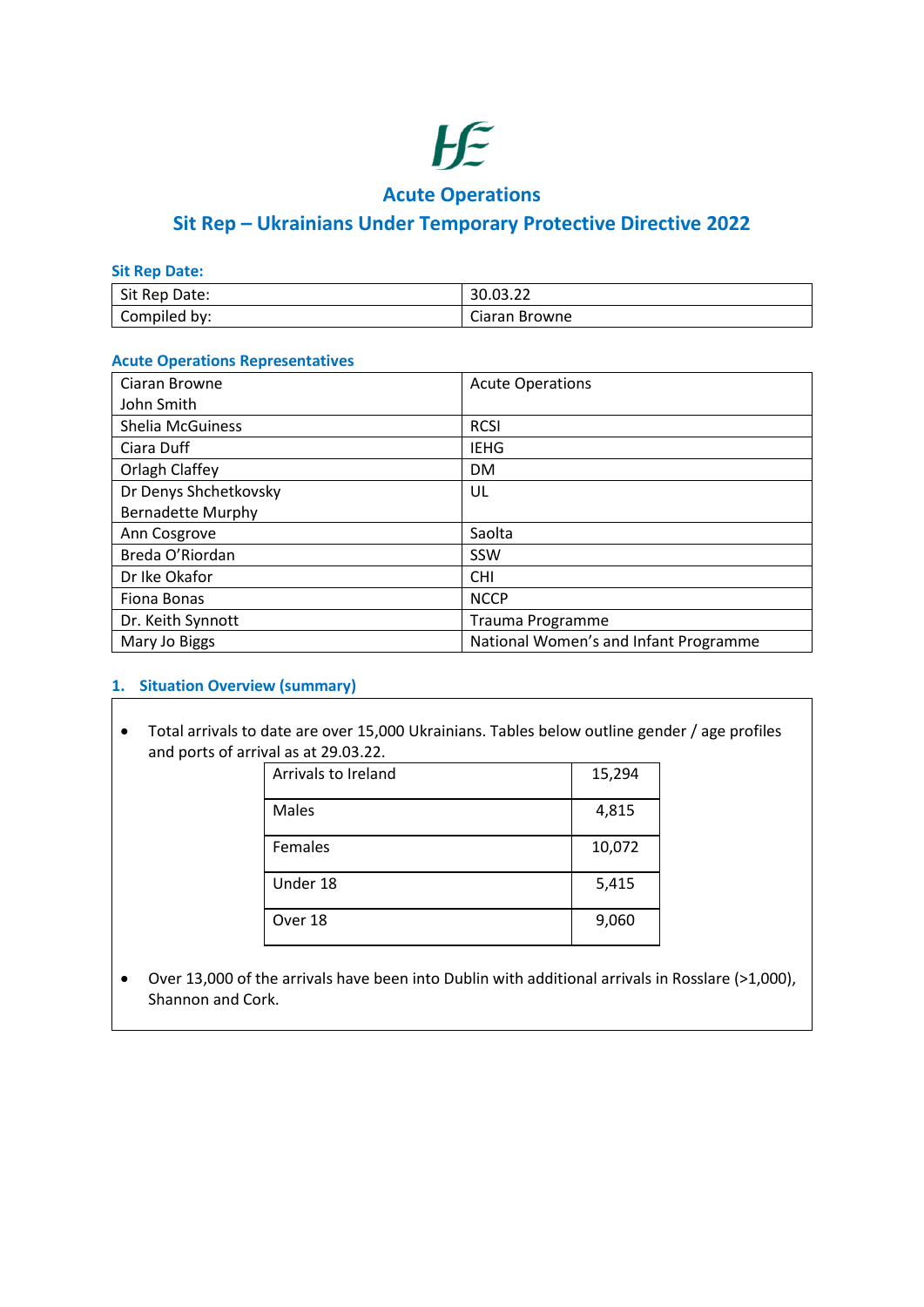## **2. Key updates / information for dissemination to hospital operations**

(if you have not read this Sit Report before, please consult Appendix I for previous updates which contain additional information / resources / updates of relevance)

### **General health system updates:**

- The interim health service support model that has been operational in Dublin Airport is now being replaced with a stable model under the governance of CHO 9. Along with the provision of generic health information, CoVid safety packs and support with medical card queries, the HSE are providing the following core health supports to those presenting as unwell:
	- Immediate medical assessment/ provision of prescriptions for existing conditions
	- Management of minor ailments and first aid requirements
	- Identification of immediate complex health issues which require pathways into secondary acute or community services (e.g. cancer and disability services)
- The HSE, in consultation with the IMO, has prepared a range of bespoke options for the provision of GP services to those in IPAS accommodation. CHOs are in the process of implementing the approaches which best suits local needs in the context of availability of GPs, numbers, and geographical distribution. In addition Safety Net are providing GP clinics to facilities located in Dublin and Out of Hours services are accessible to Ukrainians as required. Those in private accommodation can register with local GPs in the normal way under the GMS.
- Public Health Advice for Community Health Organisations in responding to the health needs of Ukrainians has been disseminated to all CHOs for operationalisation. A copy of this advice accompanies this report. Note Section 4 of PH Advice which states "*Guidance on health assessment for blood-borne viruses and TB will be provided in the coming days.*" A copy of this advice will be circulated when available.
- A streamlined Medical Card application process for the Ukrainian population is now in place. Given the volume of applications, there is a delay in the current processing time following application. The HSE website medical card section is replicated in Russian and Ukrainian and a Ukrainian and Russian version of the medical card form is available on the relevant replicated parts of the website. Ukrainian version application form [https://www2.hse.ie/services/healthcare-in-ireland/medical-card-form\\_mc1-u-](https://www2.hse.ie/services/healthcare-in-ireland/medical-card-form_mc1-u-form_ukrainian.pdf)

[form\\_ukrainian.pdf](https://www2.hse.ie/services/healthcare-in-ireland/medical-card-form_mc1-u-form_ukrainian.pdf)

## **Translation Materials / Services Available in Ukrainian:**

- A Ukrainian Interpreter / Translation Service has been contracted by the HSE for use by hospitals and other health services. The procedure for accessing interpretation / translation services is detailed below.
- The HSE has a range of translated booklets and posters available in Ukrainian for download at [https://www.hse.ie/eng/services/covid-19-resources-and-translations/translated-covid19](https://www.hse.ie/eng/services/covid-19-resources-and-translations/translated-covid19-information/ukrainian-covid19-info.html) [information/ukrainian-covid19-info.html](https://www.hse.ie/eng/services/covid-19-resources-and-translations/translated-covid19-information/ukrainian-covid19-info.html)
- An emergency multi-lingual booklet (in Russian) which allows patients to point and indicate a range of demographic, clinical, maternity and discharge information is available at [https://www.hse.ie/eng/services/publications/socialinclusion/ema-russian.pdf.](https://www.hse.ie/eng/services/publications/socialinclusion/ema-russian.pdf) This booklet is currently being translated into Ukrainian and will contain an additional section on COVID related information.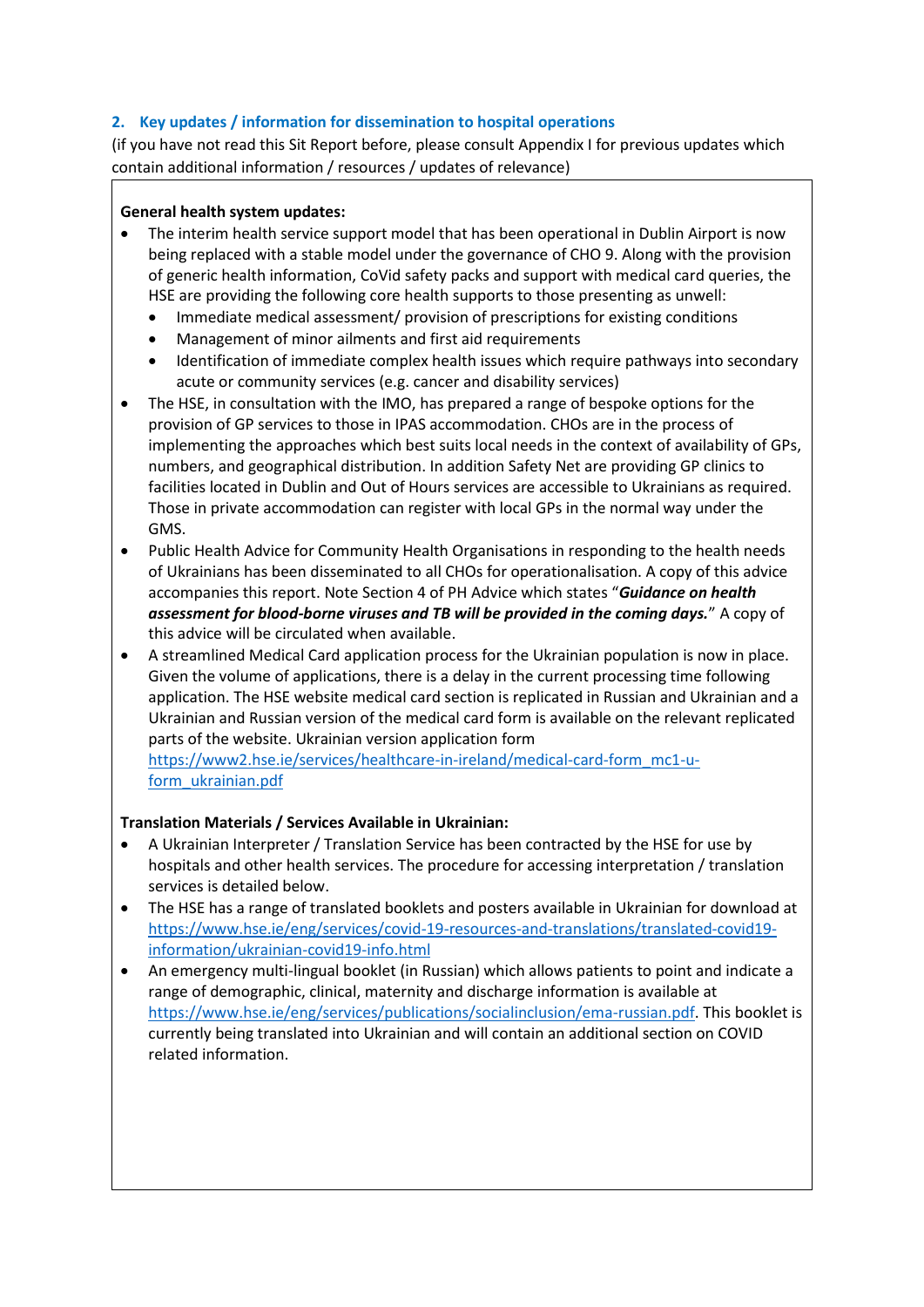### **Hospital Specific:**

- **Where queries arise about pathways to hospital care, hospitals (in their communications with GPs/Primary Care services) should emphasise that the standard referral pathways should be employed for referrals to secondary / tertiary care services.** No additional or alternative pathways are considered necessary at this stage.
- The registration of refugees with GPs is currently on**-**going but it is likely that hospitals will encounter presenting refugees without a registered GP. In such instances, hospitals, following treatment and at discharge should give a copy of the discharge summary / letter to the patient to present to the GP when they register. If the patient requires re-attendance at a hospital, this should be made clear to the patient at discharge (i.e. the need to return to the hospital or another hospital if they move locations in the interim). It is anticipated that the number of unregistered presenters should decrease in the near future as the system of GP registration increases.
- Guidance on the activity tracking of Ukrainians presenting to hospitals under the Temporary Protective Directive is currently being prepared by the HSE (in line with GDPR requirements). This guidance will be relevant for both BIU reporting and HIPE coding purposes. To introduce a rapid but practical system of data capture, the HSE will be proposing that system administrators introduce an additional item under the Nationality Code to include "Ukrainian – Temporary Protective Directive 2022". The current "Ukrainian" nationally item should be left to distinguish those ordinarily resident in Ireland. This should be the common term used where system administrators introduce a registration item within the system workflows. In anticipation of this guidance, system administrators should commence consideration of the optimal introduction of a tracking item/field within their system.
- Guidance on the tracking of costs of Ukrainians presenting to hospitals has been issued to hospitals by HSE Corporate Finance. A standardised template for cost tracking has been circulated for implementation.
- It is recognised that whilst awaiting their medical card, some individuals may need access to prescription medicines. As an interim measure, while Ukrainian refugees are processed for medical cards in their own right as individuals, each CHO has been issued with a generic medical card so that pharmacy claims can be seamlessly reimbursed for essential medicines and costed back accurately to the Refugee crisis. Community pharmacies have been made aware of these generic numbers. Once the person has obtained their PPSN, they can apply for a medical card in their own right.
- Ukrainians seeking care under the Temporary Protective Directive are considered EU nationals and meet the criteria of "Ordinarily Resident in Ireland". For access to other drug related schemes and to high tech drugs as part of their care, hospitals should follow the normal referral and application processes.
- Trauma Informed Care Where hospital clinical services wish to know more about developing a trauma informed care approach within their service a number of short video presentations can be accessed. Links to these are[: https://www.youtube.com/watch?v=fdsuHGPzBJI](https://scanner.topsec.com/?u=https%3A%2F%2Fwww.youtube.com%2Fwatch%3Fv%3DfdsuHGPzBJI&d=2120&r=show&t=4e333564ab8d4c2c2e0fa9e3ddbf15e7812206d2) (approx. 8 mins) or [https://www.youtube.com/watch?v=6\\_htyGmtXYc](https://scanner.topsec.com/?u=https%3A%2F%2Fwww.youtube.com%2Fwatch%3Fv%3D6_htyGmtXYc&d=2120&r=show&t=1e7c00ee872c3ef15fc21ec75ad2a56d074df7ab) (approx. 1 hour). Module 3 of the Intercultural E-learning Programme on HSE Land [\(https://www.hseland.ie/ekp/servlet/ekp?PX=N&TEACHREVIEW=N&PTX=&CID=EKP00000261](https://www.hseland.ie/ekp/servlet/ekp?PX=N&TEACHREVIEW=N&PTX=&CID=EKP000002615&TX=FORMAT1&LANGUAGE_TAG=0&DECORATEPAGE=N) [5&TX=FORMAT1&LANGUAGE\\_TAG=0&DECORATEPAGE=N\)](https://www.hseland.ie/ekp/servlet/ekp?PX=N&TEACHREVIEW=N&PTX=&CID=EKP000002615&TX=FORMAT1&LANGUAGE_TAG=0&DECORATEPAGE=N) contains information on trauma informed care as well.
- Psychosocial supports are available on the HSE website at <https://www2.hse.ie/services/mental-health/services-search/> or via the HSE YourMentalHealth Information line at Freephone 1800 111 888.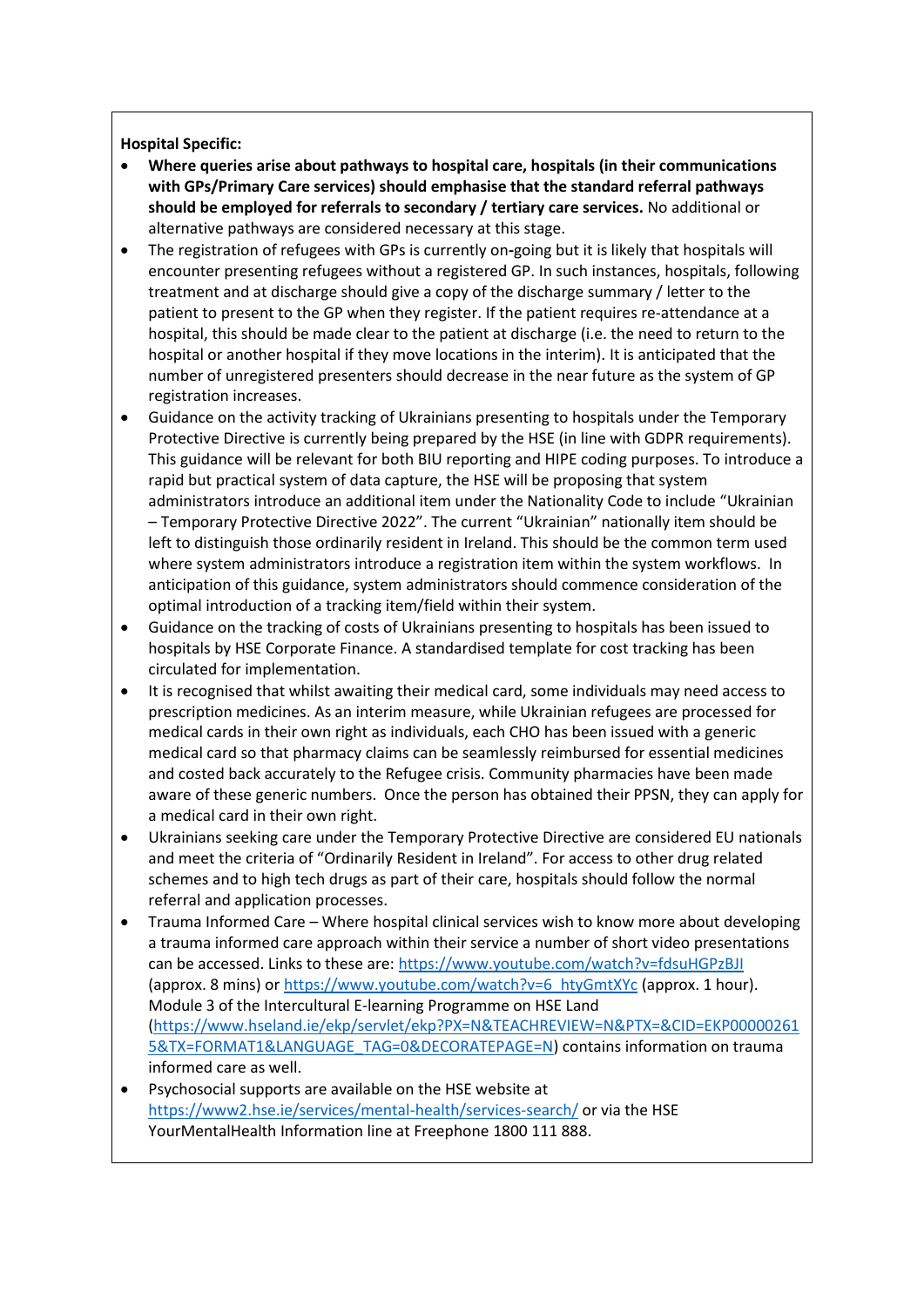#### **Ukrainian and Russian Interpreter / Translation Services available to HSE / Voluntary Hospitals**

### **Booking process**

1. Book in advance where possible. If not possible, due to an unscheduled or emergency presentation, please contact **021 431 6022 (24hrs)** and the request for interpretation will endeavoured to be met within a 1 hour period for face to face interpretation (dependant on geographical location) or within a 30 minute period for Telephone/video conferencing interpretation. Interpretation is available on a 24/7 basis. Information below outlines the service provider commitments

For an interim period, the HSE will incur the costs of required Ukrainian / Russian Translation services for all HSE / Voluntary Hospitals.

2. To book an interpreter with the appropriate language, phone Access Translations: **021 431 6022**. Access Translations will confirm the appropriate procedure to follow to access an interpreter. The procedure will be similar for scheduled and unscheduled interpretation services, differing only in the required timeframe for the session.

3. Those booking the service must provide the following information for the purposes of monitoring quality and audit expenditure:

- Name of Staff Member
- Job Title
- Contact Telephone Number
- Email address
- Department Name
- Location/Address of Department
- Patient Name
- Patient Hospital Number or Date of Birth or Order Reference Number
- Type of service required e.g. phone, video conferencing or onsite\*

*\*In very exceptional circumstances, it may be necessary to have an interpreter on site, for example to convey bad news regarding a patient's health. The on-site service, however, is very costly and should only be used when absolutely crucial.*

4. Following the completion of the interpretation session, the hospital will need to confirm with Access Translation that the service has been provided. This will be undertaken as follows (the reference number being the most significant administrative detail to capture):-

- The hospital should email info@access-translations.com with the reference number provided by the Interpreter and confirm date and time of service.
- On site interpretation: Sign Record of Attendance provided by the Interpreter

5. In the event that the Interpretation Service needs to be cancelled, this must be done at least 24 Hours in advance of the booking appointment, otherwise cancellation charges will be incurred.

## **Steps on conducting an interpretation session**

- When the interpreter makes contact with the health service, check his/her identification and record the interpreter's name and ID number in the clients notes.
- Brief the interpreter as to what is required.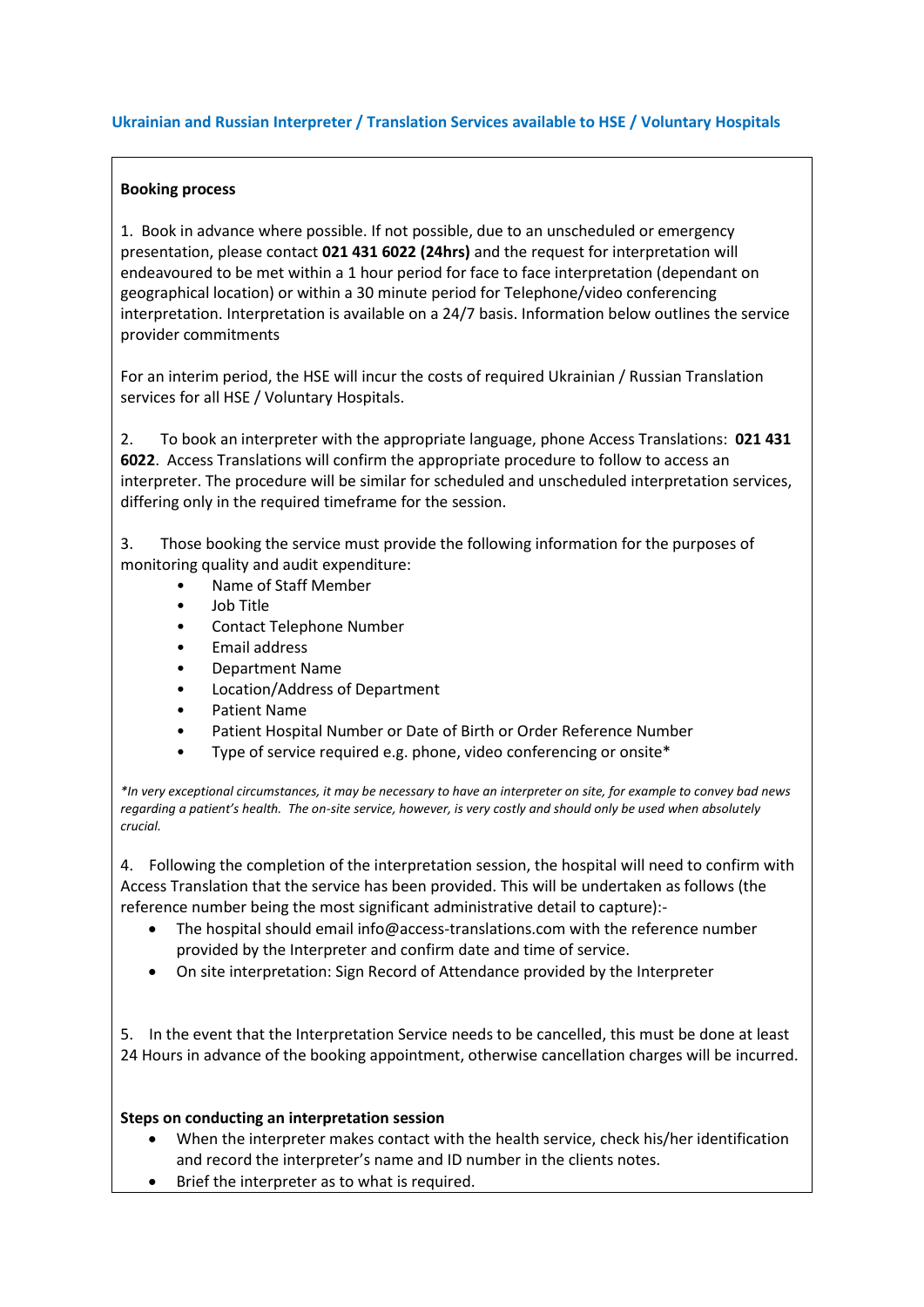• Introduce the interpreter to the client.

### **Service Provider Commitment**

- The Service Provider guarantees that they are contactable by phone at all times 24/7.
- The Service Provider, will, in the event of non-attendance by an interpreter, provide a replacement within a 1 hour period for Consecutive Interpretation or within a 30 minute period for Telephone Interpretation.
- All telephone interpretations will be monitored by a third party.
- The Service Provider agrees that each request for interpretation will be serviced from the nearest available interpreter.
- The Service Provider agrees that in the event of separate departments, at the same or nearby locations, requiring the same language interpretation, that in the interest of economy, the same interpreter will be used, where possible.
- The Service Provider will maintain a Record of Attendance or Confirmation of Service Provision for all Interpretation jobs undertaken.

## **Additional**

NOTE: Please see the support available on the Emergency Multilingual Aid section of the HSE web site [\(http://www.hse.ie/eng/services/Publications/SocialInclusion/EMA.html\)](https://scanner.topsec.com/?d=1822&u=http%3A%2F%2Fwww.hse.ie%2Feng%2Fservices%2FPublications%2FSocialInclusion%2FEMA.html&t=691725d3a8587051520f77d397c7eeb0b92a2196&r=show) and also "On Speaking Terms: Good Practice Guidelines for HSE staff in the Provision of Interpreting Services" at [\(http://www.hse.ie/eng/services/publications/SocialInclusion/emaspeaking.pdf\)](https://scanner.topsec.com/?d=1822&u=http%3A%2F%2Fwww.hse.ie%2Feng%2Fservices%2Fpublications%2FSocialInclusion%2Femaspeaking.pdf&t=afa09b53e6512b10e090839774128331722913bd&r=show) These Guidelines have been compiled by the HSE's Social Inclusion Unit (Office of the CEO) and the Health Promoting Hospitals Network – National Intercultural Hospital Initiative.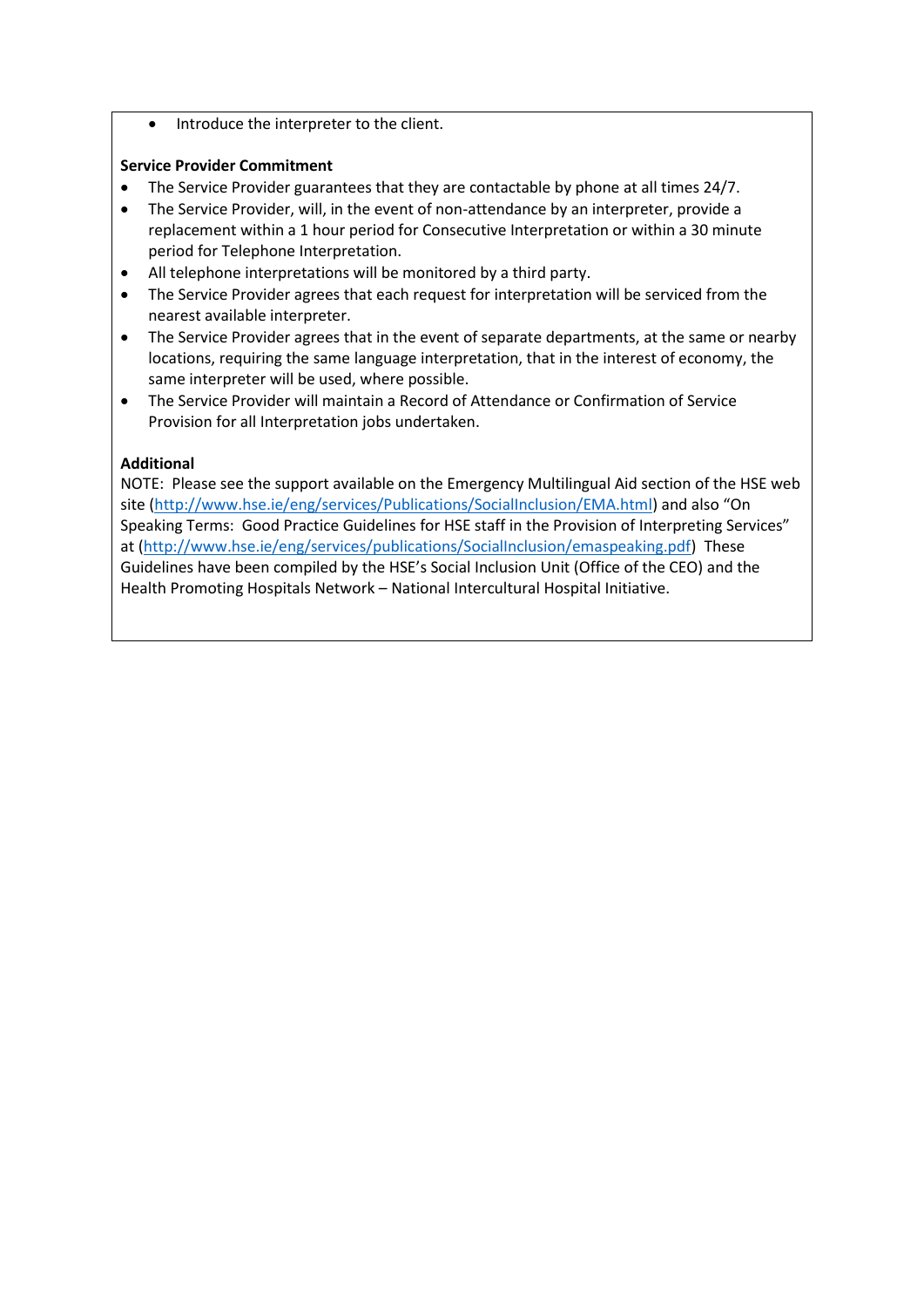## **3. Activity Summary and Impact**

|             | Impact                                                  | <b>Additional Information</b> |
|-------------|---------------------------------------------------------|-------------------------------|
| <b>RCSI</b> | A number of hospitals have had a small number of        |                               |
|             | presentations to date                                   |                               |
| <b>IEHG</b> | A number of hospitals have had a small number of        |                               |
|             | presentations to date                                   |                               |
| DM          | A number of hospitals have had a small number of        |                               |
|             | presentations to date                                   |                               |
| UL          | A number of hospitals have had a small number of        |                               |
|             | presentations to date                                   |                               |
| Saolta      | A number of hospitals have had a small number of        |                               |
|             | presentations to date                                   |                               |
| SSW         | A number of hospitals have had a small number of        |                               |
|             | presentations to date                                   |                               |
| <b>CHI</b>  | Presentation to CHI services has been increasing in the |                               |
|             | last week. Inclusion Health Service is linking with     |                               |
|             | community services to provide support.                  |                               |
| <b>NCCP</b> | Some referrals to date but no large impact              |                               |

## **4. Operational preparedness actions**

| Relevance      | Issue                                          | <b>Additional Information</b>     |
|----------------|------------------------------------------------|-----------------------------------|
| Patient        | Requirement to consider optimal system         | Guidance to issue shortly to      |
| System         | adjustment to track associated presentations / | detail specifics and reporting    |
| Administrators | admissions under the Temporary Protective      | mechanisms via Acute BIU /        |
|                | Directive                                      | <b>HIPE</b>                       |
| Finance        | Requirement to track costs associated with     | Finance managers should           |
| Managers       | hospital related activity / expenditure        | review guidance for               |
|                |                                                | implementation                    |
| All Hospitals  | Public Health advice particularly relating to  | Hospitals should ensure           |
|                | the identification, reporting and management   | relevant PH advice is circulated  |
|                | of blood borne viruses / TB                    | to relevant clinical services and |
|                |                                                | laboratory managers               |
| All Hospitals  | Translation services / materials               | Hospital should ensure            |
|                |                                                | awareness of all staff but in     |
|                |                                                | particular unscheduled care       |
|                |                                                | services of translation service   |
|                |                                                | access procedure                  |
| All Hospitals  | Hospitals should ensure CHO contact points     | Hospitals should use the normal   |
|                | for service issues that need escalation are    | communication / escalation        |
|                | known by relevant hospital staff (e.g. bed     | points to contact CHOs or raise   |
|                | managers, discharge co-ordinators, social      | issues via Hospital Group rep on  |
|                | work services, outreach teams, etc.)           | <b>ACMT</b>                       |
| Hospital       | Hospital pharmacies to be aware of the         | Community pharmacies have         |
| Pharmacies     | availability of CHO generic medical card       | been made aware of these          |
|                | process for patients discharged without a      | generic numbers                   |
|                | medical card requiring a prescription          |                                   |
| All Hospitals  | Hospitals should be aware of HSE Psychosocial  | See HSE website Mental Health     |
|                | Supports available for Ukrainians (and other   | Supports Page / Freephone         |
|                | patients)                                      | number                            |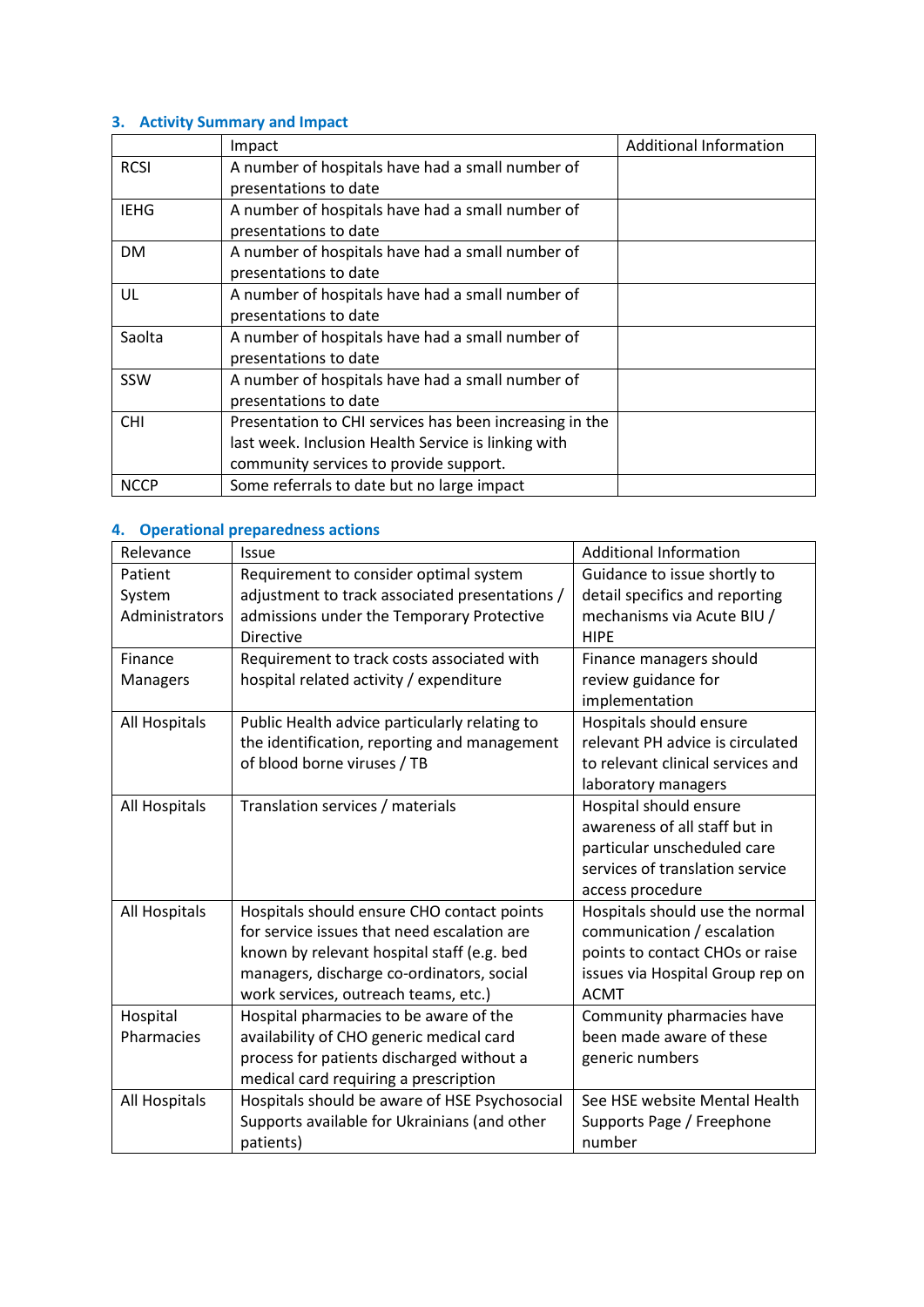| Maternity       | Awareness of Rotunda rapid access clinic for | See Appendix I 16.03.22 update |
|-----------------|----------------------------------------------|--------------------------------|
| Units           | urgent obstetric referrals                   | for details                    |
| Social Work     | SWS are aware of Ukrainian medical card      | SWS are also aware of PPSN     |
| <b>Services</b> | application form and simplified process      | application process            |

## **5. Media / communication issues arising**

|               | Hospital | Issue              | Additional  |
|---------------|----------|--------------------|-------------|
|               |          |                    | Information |
| All hospitals |          | None at this point |             |
| <b>RCSI</b>   |          |                    |             |
| <b>IEHG</b>   |          |                    |             |
| <b>DM</b>     |          |                    |             |
| UL            |          |                    |             |
| Saolta        |          |                    |             |
| SSW           |          |                    |             |
| <b>CHI</b>    |          |                    |             |

## **6. Issues requiring escalation / national input**

|               | Hospital | Issue              | Additional  |
|---------------|----------|--------------------|-------------|
|               |          |                    | Information |
| All hospitals |          | None at this point |             |
| <b>RCSI</b>   |          |                    |             |
| <b>IEHG</b>   |          |                    |             |
| <b>DM</b>     |          |                    |             |
| UL            |          |                    |             |
| Saolta        |          |                    |             |
| SSW           |          |                    |             |
| <b>CHI</b>    |          |                    |             |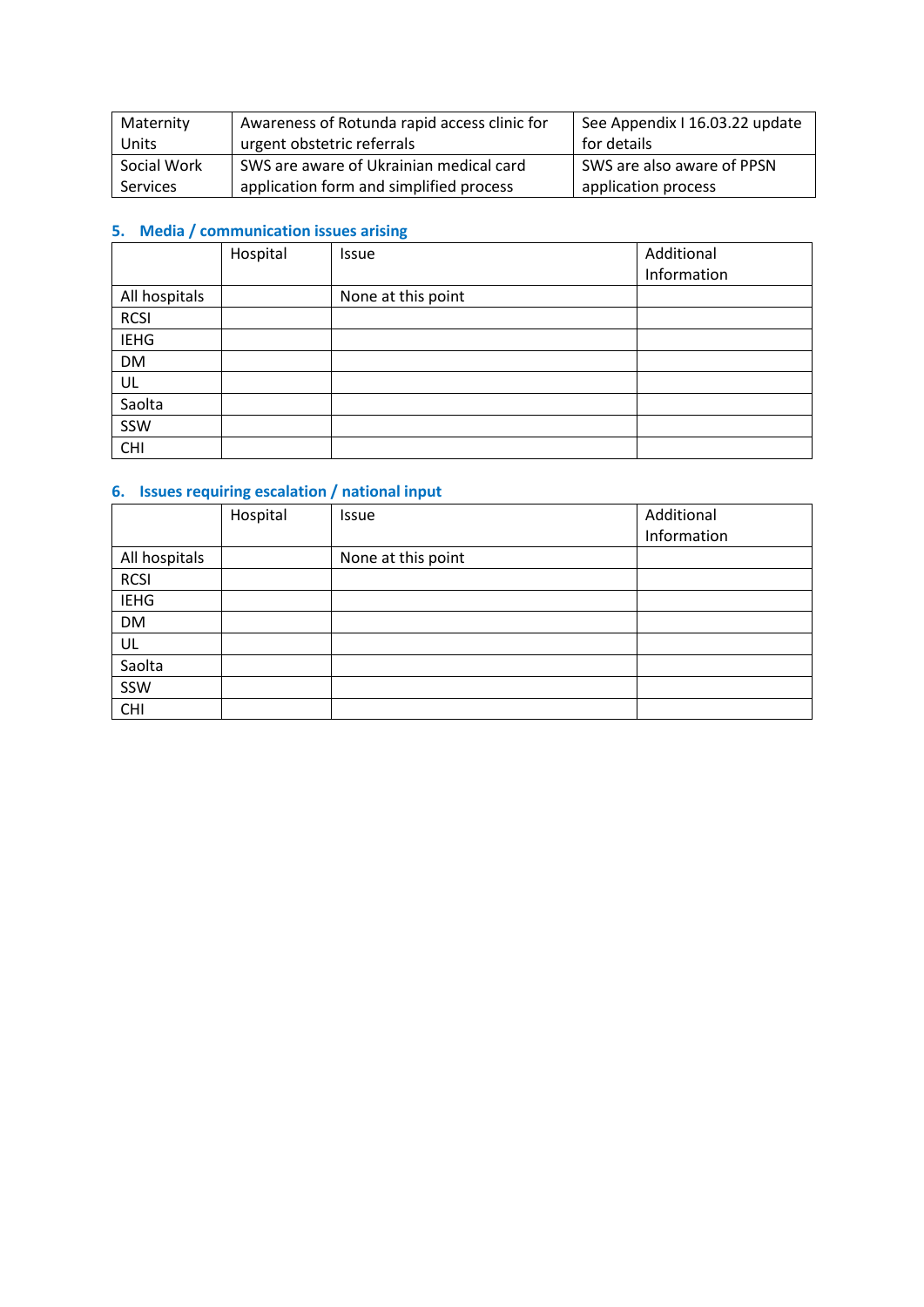# **Appendix I – Previous Sit Reports Updates**

### **Key updates / information for dissemination to hospital operations @ 16.03.22**

Overall:

- Health specific information about HSE services for Ukrainian refugees is now available on the HSE website a[t www.hse.ie/ukraine.](http://www.hse.ie/ukraine) This website page is available in Ukrainian [\(https://www2.hse.ie/services/healthcare-in-ireland/ukraine-nationals-uk.html\)](https://www2.hse.ie/services/healthcare-in-ireland/ukraine-nationals-uk.html) and Russian.
- A Ukrainian Interpreter / Translation Service has been contracted by the HSE for use by hospitals and other health services. The procedure for accessing interpretation / translation services is detailed below.
- An English / Russian phrase book to assist in medical situations is available at: <https://www.hse.ie/eng/services/publications/socialinclusion/ema-russian.pdf>
- Public Health are not currently recommending standard TB testing of presenting cases (in the absence of clinical suspicion / indications for testing).
- Further guidance on the tracking of Ukrainian Refugees on patient administration systems will follow shortly.

#### Hospital Specific:

- **Where queries arise about pathways to hospital care, hospitals (in their communications with GPs/Primary Care services) should emphasise that the standard referral pathways should be employed for referrals to secondary / tertiary care services.** No additional or alternative pathways are considered necessary at this stage.
- The registration of refugees with GPs is currently on**-**going but it is likely that hospitals will encounter presenting refugees without a registered GP. In such instances, hospitals, following treatment and at discharge should give a copy of the discharge summary / letter to the patient to present to the GP when they register. If the patient requires re-attendance at a hospital, this should be made clear to the patient at discharge (i.e. the need to return to the hospital or another hospital if they move locations in the interim). It is anticipated that the number of unregistered presenters should decrease in the near future as the system of GP registration increases.
- Where presentations significantly increase in the future, hospitals are reminded of the continuing availability of SafetyNet to facilitate additional overall hospital capacity where required. The standard referral and administrative processes should be used.
- The normal referral pathways for maternity cases will apply. However, in addition and as a supplementary urgent referral service, for pregnant women near term (> 32 weeks) or those who require urgent access for assessment, the Rotunda Hospital has put in place a Ukrainian specific access clinic. The details for referral point are: Fiona Hanrahan 087 056 8299 or fhanrahan@rotunda.ie. Hospitals in the Greater Dublin area may wish to promote the availability of this clinic in their Hospital / GP liaison committees.
- For other maternity cases, hospitals should schedule an appointment as soon as possible to establish contact and assess any additional health needs. Maternity services nationally have indicated their support for establishing early contact with attending women.
- Until formal guidance issued, the following should be used as the guiding approach for any refugees presenting at hospitals
	- Presenting refugees for care should be registered as EU nationals
	- No hospital related charges should be raised for care / admissions.